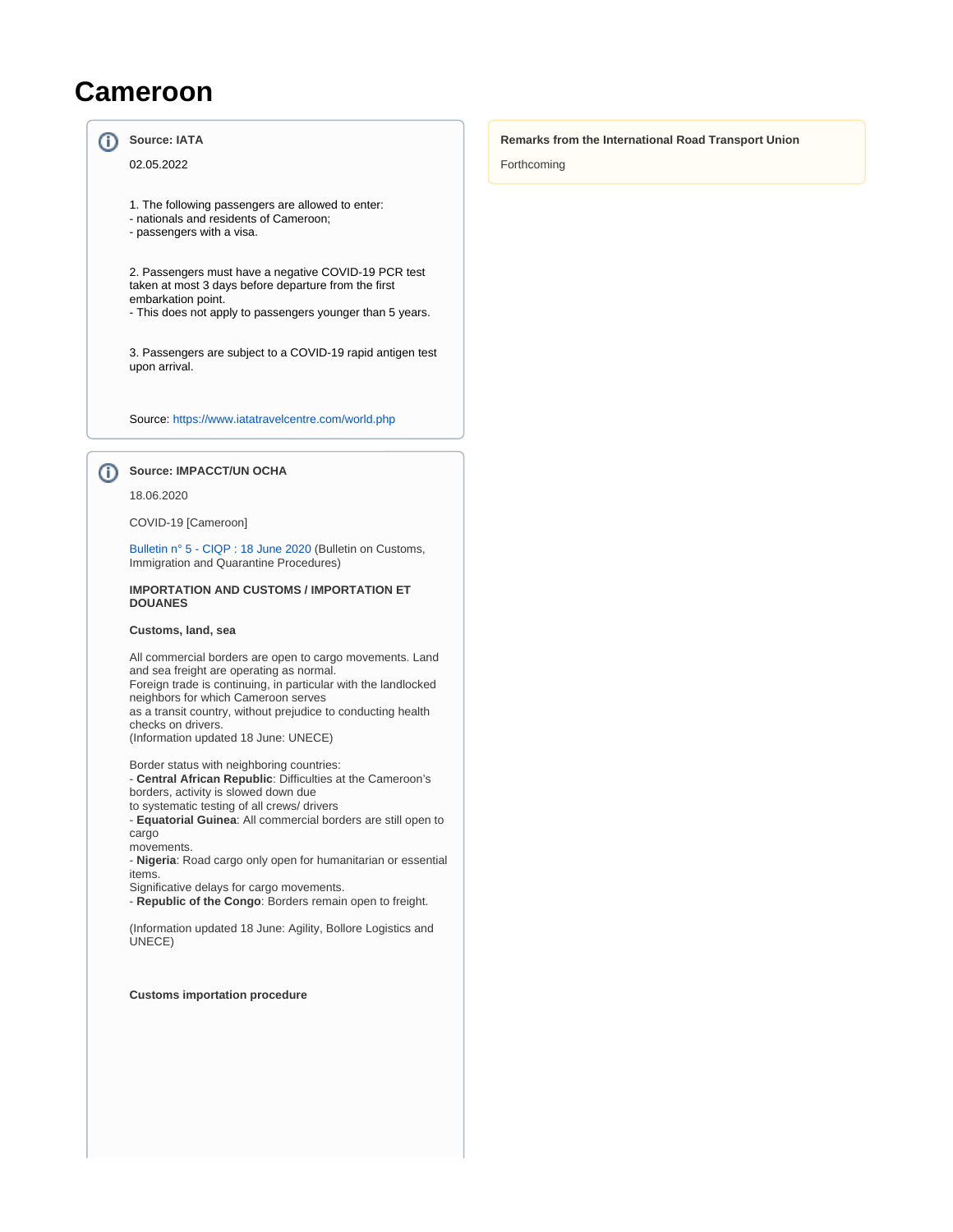- Regarding the Customs treatment of supplies, materials and equipment normally used to combat COVID-19, the HS classification reference list suggested by the WCO Secretariat has been widely circulated within the Customs Administration, and attention has been drawn to the Customs facilities applicable at import. The Administration is planning to propose full exemption for all these goods, for the duration of this health crisis.
- Humanitarian assistance consignments are eligible for the following procedures: (i) immediate collection subject to lodging of a provisional declaration and security, (ii) pre-arrival completion of Customs formalities, with inspection on quayside/runway followed by immediate removal of the goods, and (iii) pre-arrival declaration procedure. Such consignments may benefit from duty and tax-free admission.
- The following short-term measures are also envisaged:

- Full deployment, across the entire national territory, of CAMCIS (Cameroon's new Customs Information System modelled on UNI-PASS, to replace ASYCUDA ++), which consolidates the automation of procedures and developments to establish a paperless system as is required for social distancing;

- Relaxation of the requirement to provide certain commercial documents;

- Suspension of the collection of interest on the late payment of Customs duties and taxes;

- Identification of concerted actions to be taken with the national supply chain to ensure continuity of service if the Government implements lockdown measures.

It is recommended that the exchange of administrative correspondence take place electronically, using the e-mail address : cab. douanes.cameroun (at) [gmail.com](http://gmail.com).

Regarding the admissibility of Customs declarations and eligibility for "removal of goods" operations, the requirement to provide certain commercial documents and accomplish certain procedures has been relaxed as follows:

- Acceptance of documentation transmitted electronically (copies) in place of the originals, subject to regularization, where necessary; - Waiver of RVC (Value and Tariff Classification Report), subject to regularization, in cases where the relevant documentation cannot be made available to SGS by the supplier;

- Acceptance of electronic invoices;

- Acceptance of copies of the EUR1 Movement Certificate for the application of tariff preferences under the Economic Partnership Agreement (EPA) between Cameroon and the European Union; - Acceptance of the release slip issued by the system instead of the original signed by the Collector, subject to regularization;

- Suspension of the collection of interest on the late payment of Customs duties and taxes. (Information dated 24 March: Directorate General of Customs)

## **Source: WCO/Directorate General of Customs**

#### 24.03.2020

To limit the spread of the COVID-19 pandemic and ensure the continuity and smooth flow of trade, the Customs Administration of Cameroon has taken, or disseminated, the following measures: